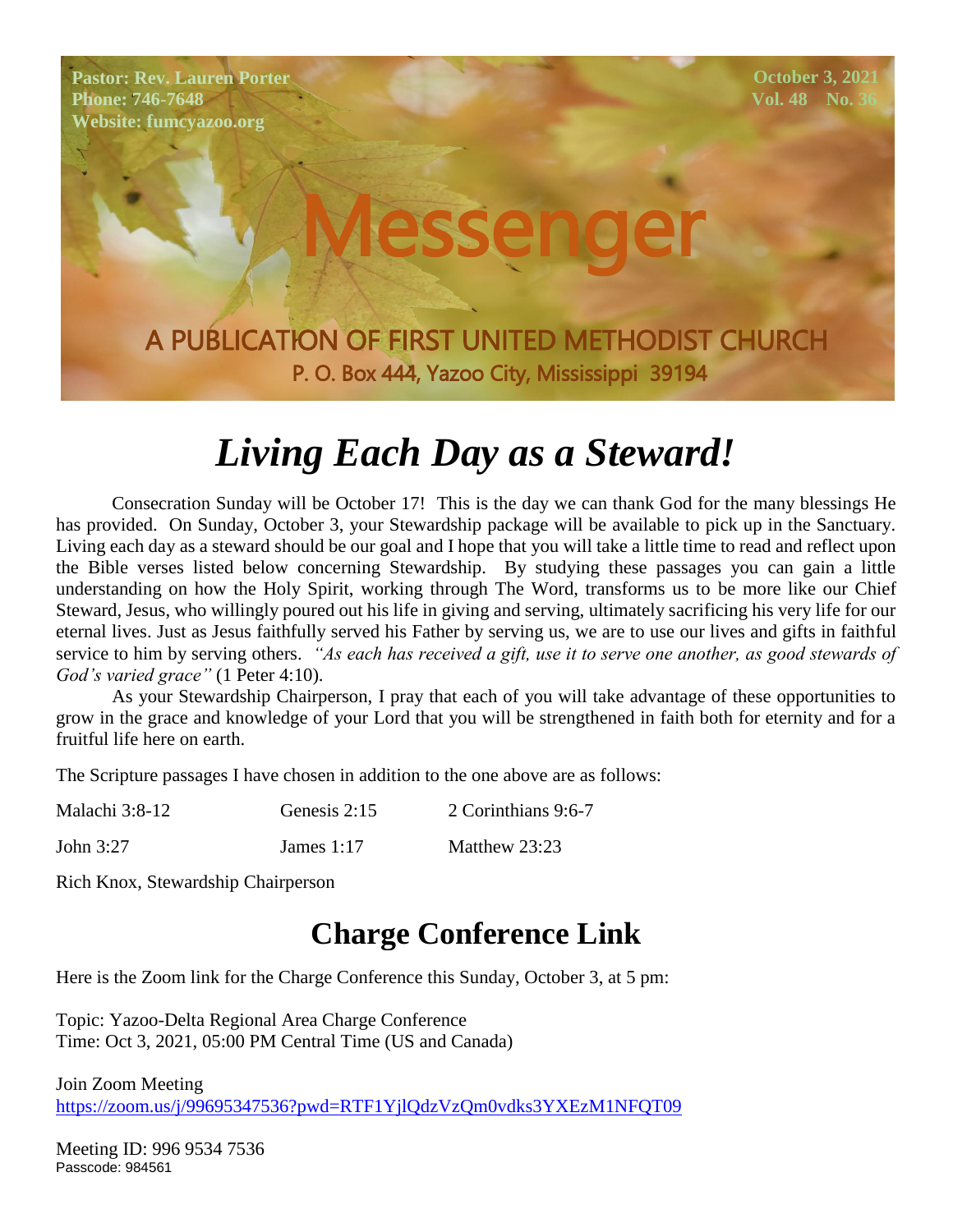

**SUNDAY, OCTOBER 3** 9:00 a.m. Come AZ U R Service 9-12 noon Methodist Market **TUESDAY, OCTOBER 5** 6:00 p.m. Ladies' Bible Study/Millie's 9:50 a.m. Sunday School 11:00 a.m. Traditional Worship Service 11:00 a.m. Live Stream Worship 5:00 p.m. Zoom Charge Conference 6:00 p.m. Youth **MONDAY, OCTOBER 4 WEDNESDAY, OCTOBER 6** 4:00 p.m. Handbell Choir 5:00 p.m. Children's Choir 5:45 p.m. Planet 456 & Children's Bible Study 6:00 p.m. Bro. Lauren's Bible Study 6:00 p.m. Chancel Choir 6:00 p.m. Youth 6:15 p.m. Snack Supper **SATURDAY, OCTOBER 9** 9-12 noon Methodist Market



- 4. Wanda Woodard
- Mike Hughes
- 5. Chip Heidel
- 6. Landon Russell
- 7. Kallie Ketchum

\*\*\*\*\*\*\*

2. Mr. & Mrs. J. T. Ketchum III 6. Mr. & Mrs. Matt King



 TIPS ON PACKING YOUR SHOE BOX due November 14, 2021. 1. Use new items since used clothing or toys will be discarded. 2. Each box stands alone; so don't divide items between two boxes. 3. Include some fun in each box as this may be the only gift some of these children receive all year. 4. Remove all wrappings from your items as many sites have no place to put trash. 5. A tooth brush may be put in a ziplock bag. No candy or toothpaste as they have a "use by date." 6. Include your \$9.00 check for each box you pack. If you do multiple boxes just write one for all your boxes and place in one of your boxes. You may also go online and use a credit card where you will get a tracking number strip which you can print out and attach to the shoe box. 7. Place the boy/girl strip at the end of the box. Later these boxes will be taped around the middle for shipment.

\*\*\*\*\*\*\*\*\*\*\*\*

#### **LADIES' BIBLE STUDY**

The Ladies' weekly Bible Study that meets in the home of Millie Phillips will begin Tuesday, October 5, at 6 p.m. The study will be **Fingerprints of God, Recognizing God's Touch on Your Life**, by Jennifer Rothschild.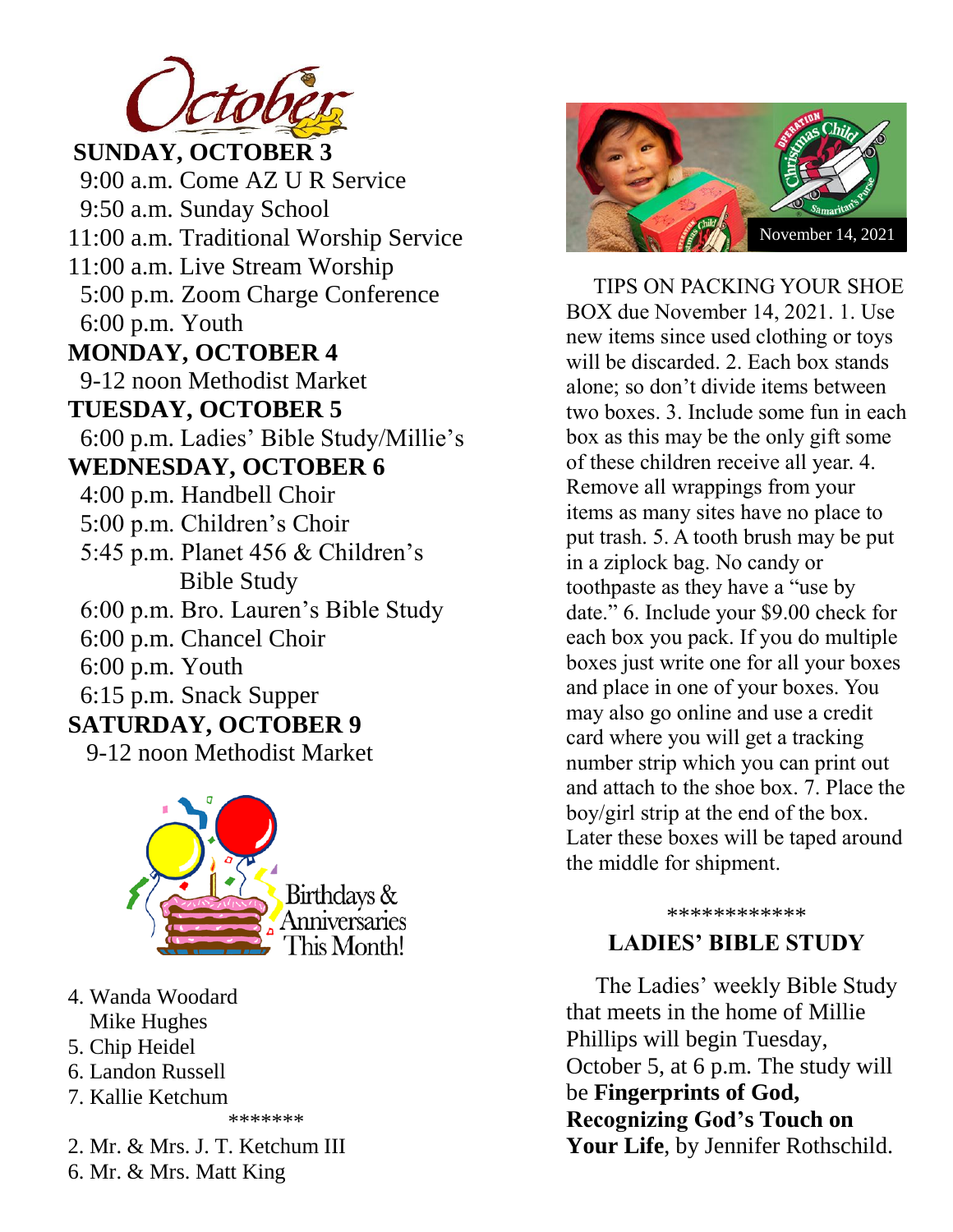

"Blessed is the one whom God corrects; so do not despise the discipline of the Almighty."

Job 5:17



During the month of October, we will be starting a new series, "The God Who Corrects Us." Our first lesson, *Sin Has Consequences*, takes us back to the story of Adam

and Eve in the Garden of Eden. We will talk about the importance of obedience and how we are called to make good choices. All of our actions have consequences.

# **W.O.W. WEDNESDAY CHILDREN'S MINISTRY**



 Our children's Wednesday night Bible Study is called "TOY STORIES: Bible Stories." This past Wednesday in our "toy story" we talked about Mr. Potato Head. This toy helped us remember that everyone is part of the Body of

Christ. Next week our toy is T-Rex, the dinosaur. Dinosaurs are recognized as being strong. In the Bible, Samson is recognized for his strength. Next week we will learn of the story of Samson.

5:00 p.m. – Choir 5:45 p.m. - Game & Bible Study (by ages 4k-3<sup>rd</sup> & Planet 456) 6:15 p.m. – Supper 6:30 p.m. – Dismiss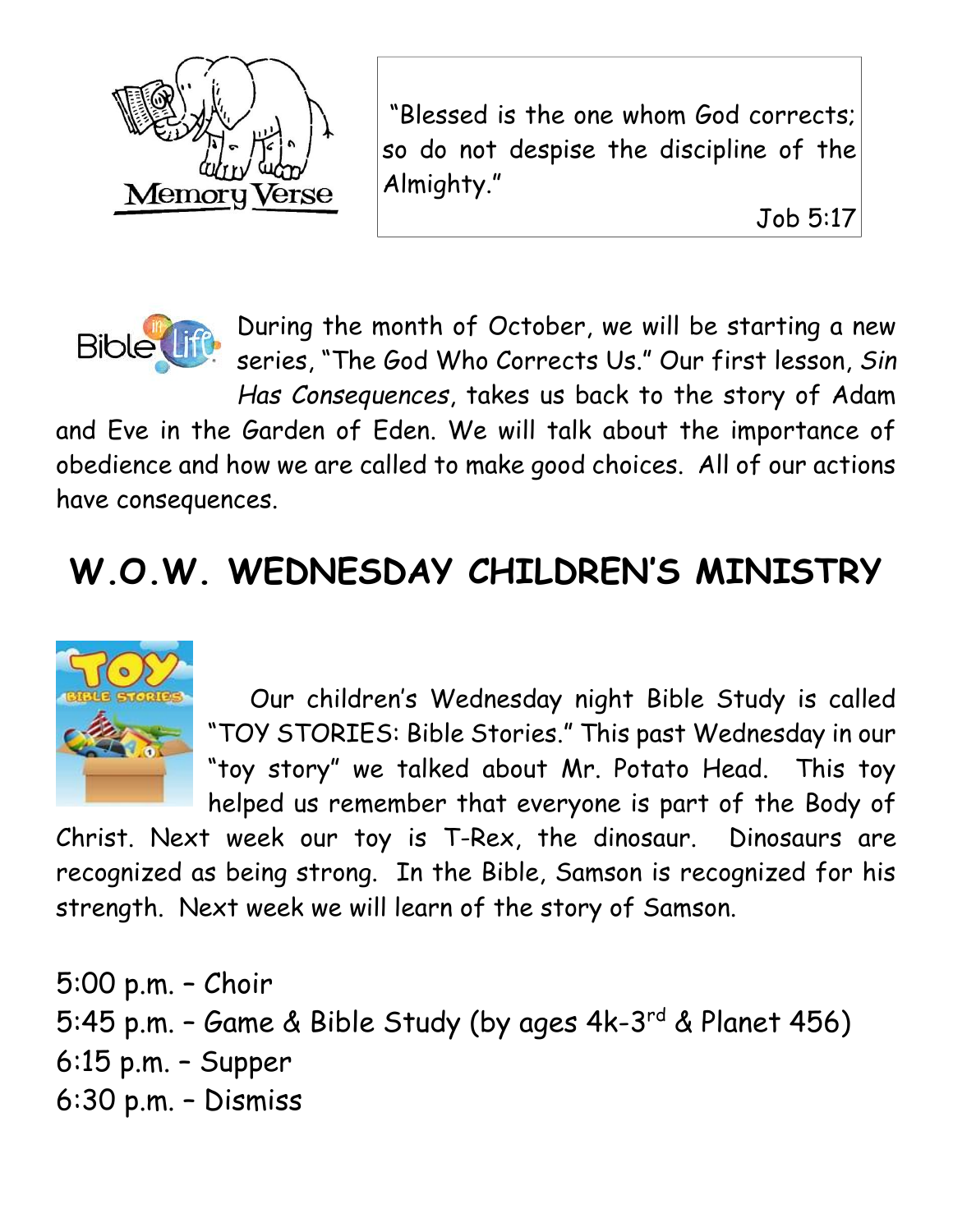Golid Exound

## **Youth Sunday School**

For the month of October our series is on "The God Who Corrects Us." Our first lesson, *Sin Has Consequences*, is a stark reminder that there are consequences for all of our actions. God will hold us accountable for the sin in our life. This week's lesson takes us back to the Garden of Eden and the temptation of Adam and Eve.



### **Sunday & Wednesday Night Group**

 Last week we concluded our series, "Credit Card Faith," with our final lesson entitled *Losing It All.* This lesson ended our series with a strong reminder that God wants us to remain faithful to Him, even if it may cost us. We will begin a new series next week to kick off the month of October.

Group will meet on Wednesdays from 6:00 p.m. – 7:00 p.m.

Sunday Night Group will meet each Sunday from 6:00 p.m. – 7:00 p.m.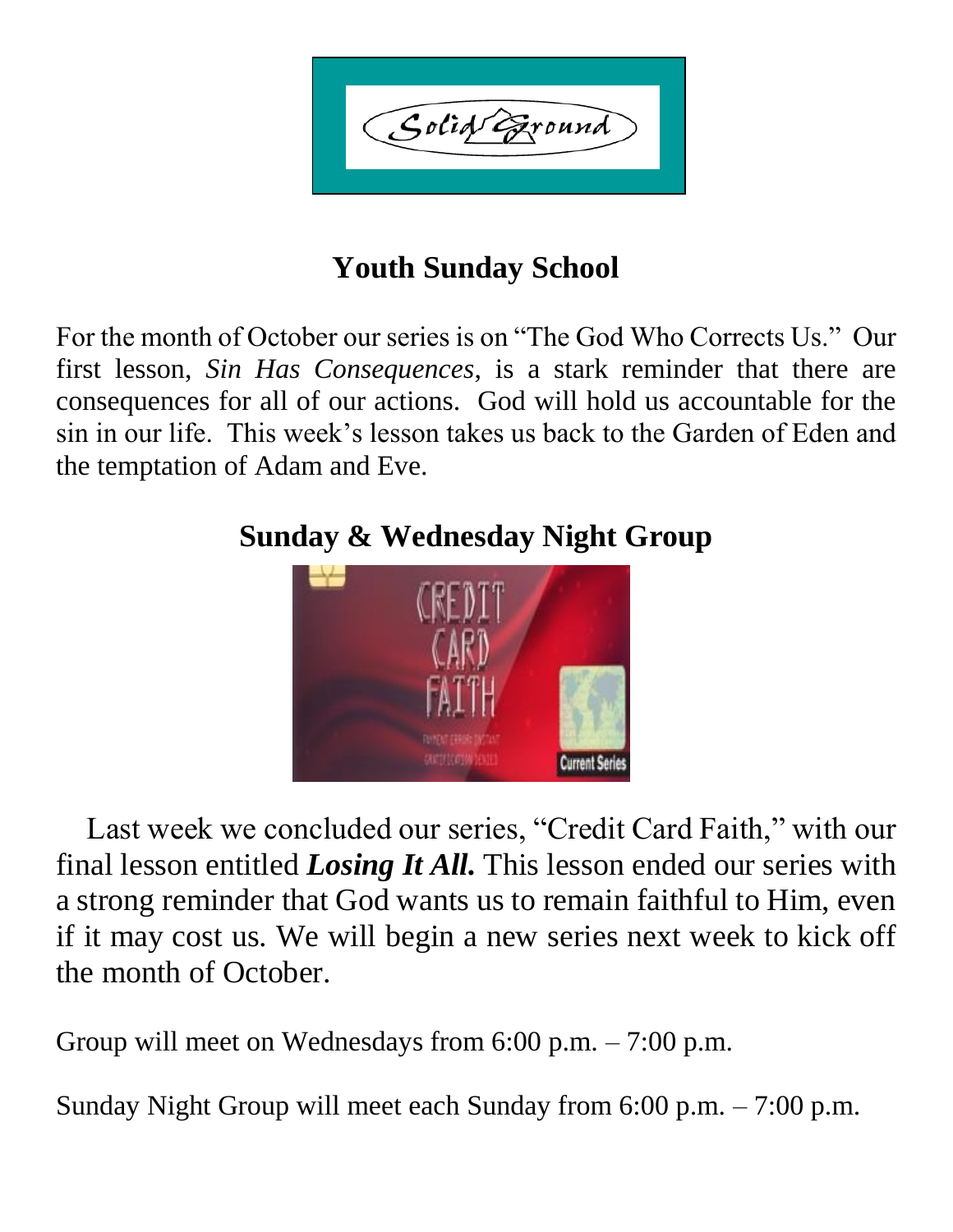

 *Sympathy and love is extended to Sam Smith and family in the death of Sam's wife, Sharon Screws Smith, who died September 22, 2021.*

 *Sympathy and love is also extended to Catherine and Jerry Graeber, Teresa and Joe Baker and family in the death of Larry Baker, Catherine's father, who died September 26, 2021.*



*Rusty Perry* 

Kenny & Stephanie Goodman

*Billy Joe Ragland* 

Kenny & Stephanie Goodman

*Sharon Smith* 

Kenny & Stephanie Goodman Frances Fulton Frank Patty James Clayton Bank of Yazoo M/M Charles E. Savery III